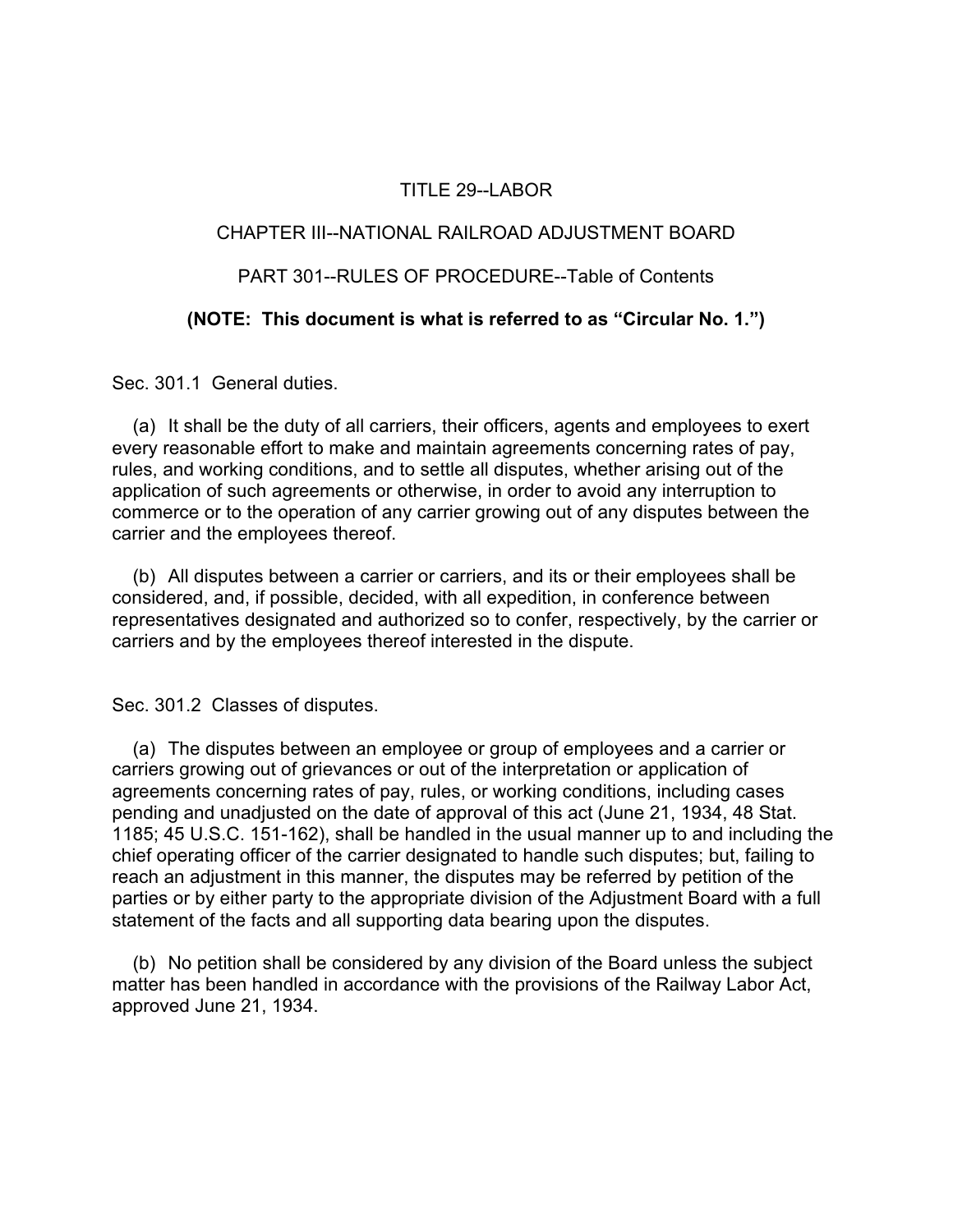Sec. 301.3 Organization.

 The National Railroad Adjustment Board was organized as of July 31, 1934, in accordance with the provisions of the Railway Labor Act, approved June 21, 1934. The said Adjustment Board is composed of four Divisions, whose proceedings shall be independent of one another. The First, Second and Third Divisions thereof are each composed of 10 members, and the Fourth Division thereof is composed of 6 members.

#### Sec. 301.4Jurisdiction.

 (a) First Division. The First Division will have jurisdiction over disputes involving train-and yard-service employees of carriers; that is, engineers, firemen, hostlers, and outside hostler helpers, conductors, trainmen, and yard-service employees.

 (b) Second Division. The Second Division will have jurisdiction over disputes involving machinists, boilermakers, blacksmiths, sheet-metal workers, electrical workers, car men, the helpers and apprentices of all the foregoing, coach cleaners, power-house employees, and railroad-shop laborers.

 (c) Third Division. The Third Division will have jurisdiction over disputes involving station tower, and telegraph employees, train dispatchers, maintenance-of-way men, clerical employees, freight handlers, express, station, and store employees, signal men, sleeping-car conductors, sleeping-car porters, and maids and dining-car employees.

 (d) Fourth Division. The Fourth Division will have jurisdiction over disputes involving employees of carriers directly or indirectly engaged in transportation of passengers or property by water, and all other employees of carriers over which jurisdiction is not given to the First, Second, and Third Divisions.

Sec. 301**.**5 Form of submission.

(a) Parties. All parties to the dispute must be stated in each submission.

 (b) Statement of claim. Under the caption ``statement of claims'' the petitioner or petitioners must clearly state the particular question upon which an award is desired.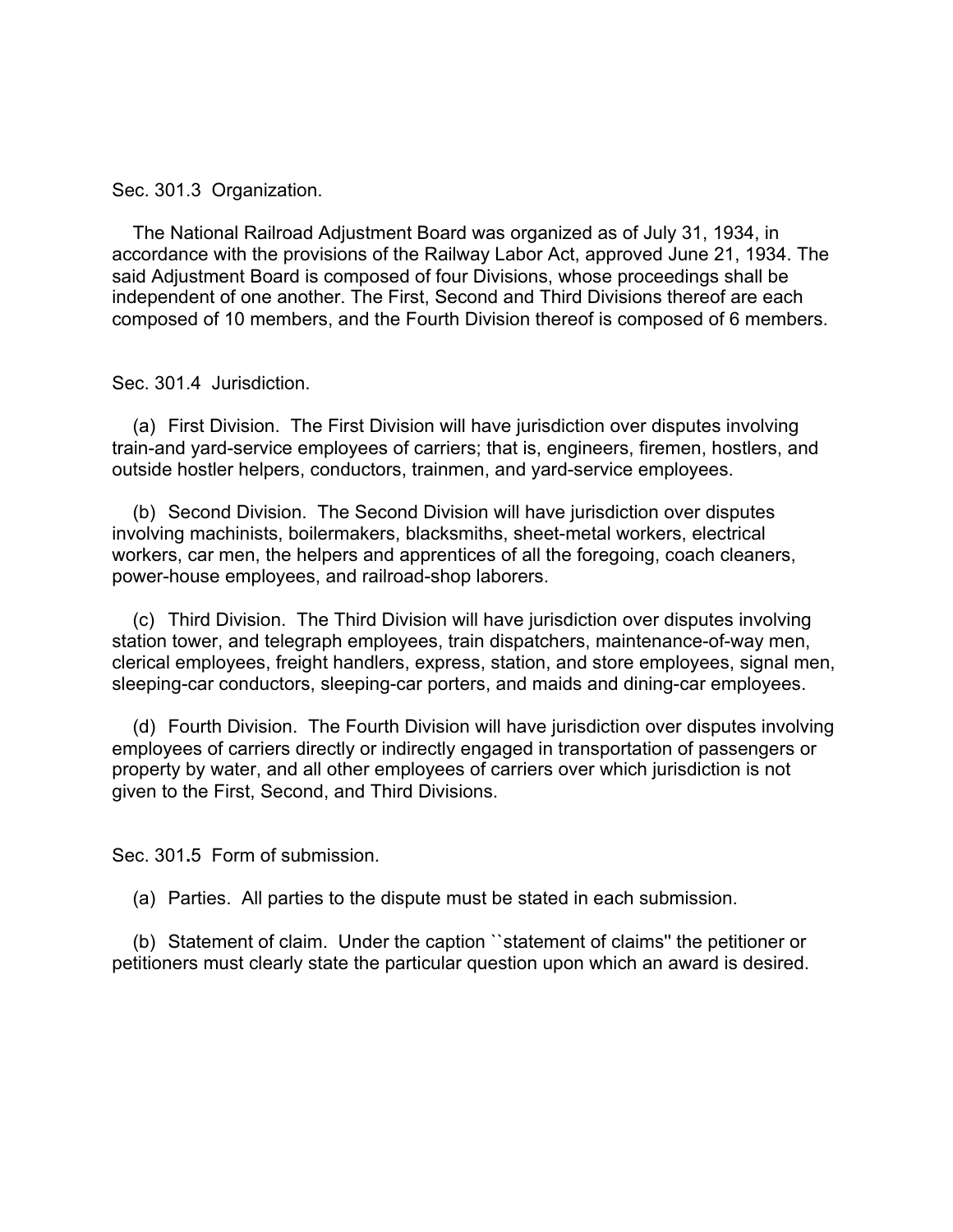(c) Statement of facts. In a ``joint statement of facts,'' if possible, briefly, but fully set forth the controlling facts involved. In the event of inability to agree upon a ``joint statement of facts,'' then each party shall show separately the facts as they respectively believe them to be.

 (d) Position of employees. Under the caption ``position of employees'' the employees must clearly and briefly set forth all relevant, argumentative facts, including all documentary evidence submitted in exhibit form, quoting the agreement or rules involved, if any; and all data submitted in support of employees' position must affirmatively show the same to have been presented to the carrier and made a part of the particular question in dispute.

 (e) Position of carrier. Under the caption ``position of carrier'' the carrier must clearly and briefly set forth all relevant, argumentative facts, including all documentary evidence submitted in exhibit form, quoting the agreement or rules involved, if any; and all data submitted in support of carrier's position must affirmatively show the same to have been presented to the employees or duly authorized representative thereof and made a part of the particular question in dispute.

(f) Signatures. All submissions must be signed by the parties submitting the same.

 (g) Ex parte submission. In event of an ex parte submission the same general form of submission is required. The petitioner will serve written notice upon the appropriate Division of the Adjustment Board of intention to file an ex parte submission on a certain date (30 days hence), and at the same time provide the other party with copy of such notice. For the purpose of identification such notice will state the question involved and give a brief description of the dispute. The Secretary of the appropriate Division of the Adjustment Board will immediately thereupon advise the other party of the receipt of such notice and request that the submission of such other party be filed with such Division within the same period of time.

Sec. 301**.**6 General.

 (a) To conserve time and expedite proceedings all parties within the scope of the Adjustment Board should prepare submissions in such manner that the pertinent and related facts and all supporting data bearing upon the dispute will be fully set forth, thus obviating the need of lengthy briefs and unnecessary oral discussions.